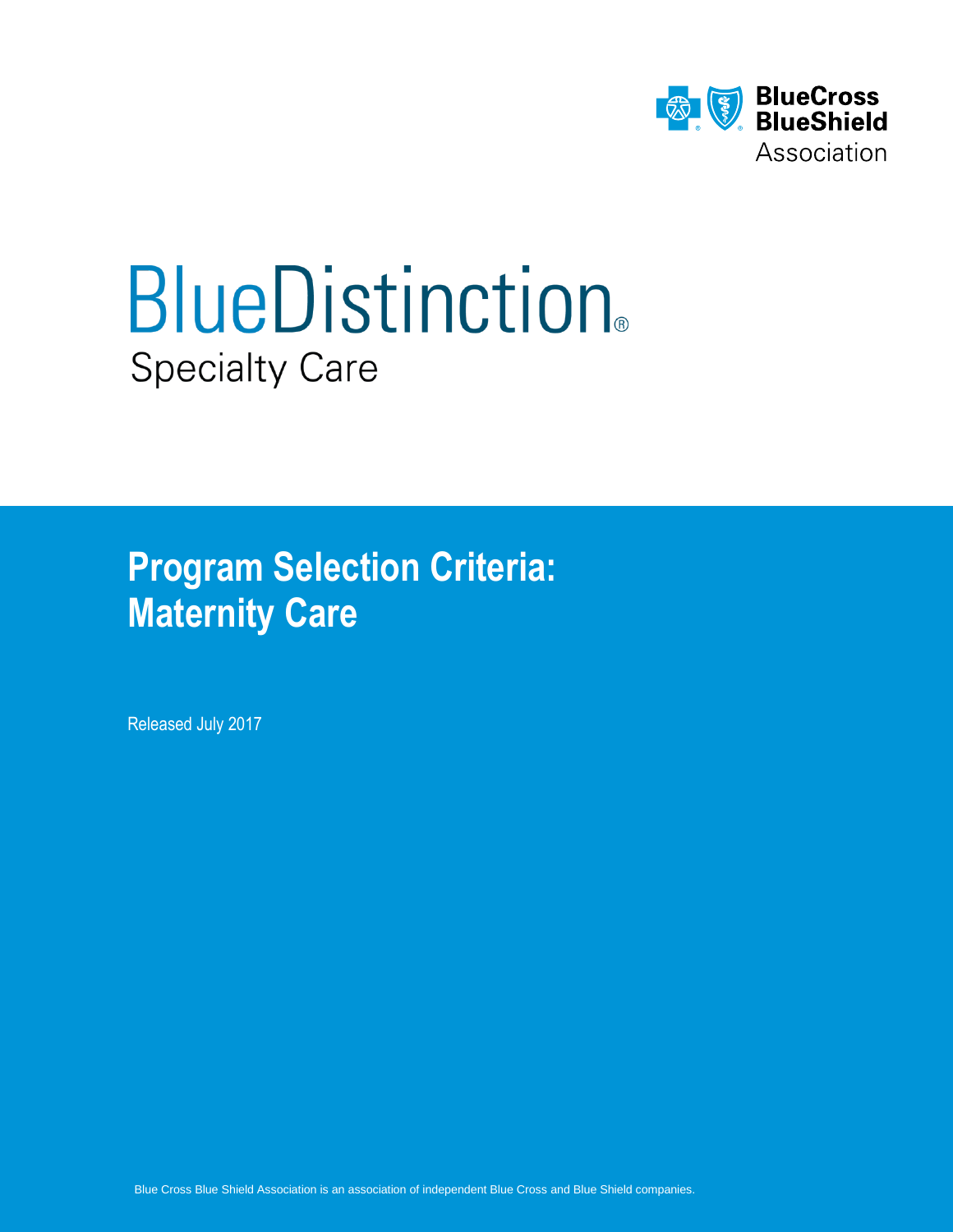<span id="page-1-0"></span>**[About This Document..........](#page-1-0) 1**

**[About the Blue Distinction](#page-1-1)  [Specialty Care Program.......](#page-1-1) 1**

**[Executive Summary](#page-1-2) ............. 1**

**[Understanding the Evaluation](#page-2-0)  Process [.................................](#page-2-0) 2**

**[Quality Selection Criteria](#page-3-0) .... 3**

**[Business Selection Criteria.](#page-5-0) 5**

**[Cost of Care Selection Criteria](#page-6-0)**

<span id="page-1-1"></span>**[...............................................](#page-6-0) 6**

**[Questions..............................](#page-9-0) 9**

# **About This Document**

The Program Selection Criteria outlines the selection criteria and evaluation process used to determine eligibility for the Blue Distinction Centers for Maternity Care program (the Program).

This document is organized into five sections:

- 1. Overview of the Blue Distinction Specialty Care Program
- 2. Evaluation process and data sources
- 3. Quality Selection Criteria
- 4. Business Selection Criteria
- 5. Cost of Care Selection Criteria

# **About the Blue Distinction Specialty Care Program**

Blue Distinction Specialty Care is a national designation program recognizing healthcare providers that demonstrate expertise in delivering quality specialty care — safely, effectively, and cost efficiently. The goal of the program is to help consumers find both quality and value for their specialty care needs, while encouraging healthcare professionals to improve the overall quality and delivery of care nationwide and providing a credible foundation for local Blue Cross and/or Blue Shield Plans (Blue Plans) to design benefits tailored to meet employers' own quality and cost objectives<sup>1</sup>. The Blue Distinction Specialty Care Program includes two levels of designation:

- **Blue Distinction Centers (BDC)**: Healthcare providers recognized for their expertise in delivering specialty care.
- **Blue Distinction Centers (BDC+)**: Healthcare providers recognized for their expertise and cost efficiency in specialty care.

**Quality is key**: only those providers that first meet nationally established quality measures for BDC will be considered for designation as a BDC+.

# <span id="page-1-2"></span>**Executive Summary**

In early 2017, local Blue Plans invited 2,674 facilities across the country to be considered for the Maternity Care designation under this Program; over 1,500 facilities applied and were evaluated on objective, transparent selection criteria with quality, business, and cost of care components. This program focuses on Vaginal Delivery and Cesarean Delivery episodes of care; routine obstetrical services and follow up care are also included. Table 1 outlines the Maternity Care Program highlights.

l  $^1$  Benefit design is determined independently by the local Blue Plan and is not a feature of any Blue Distinction program.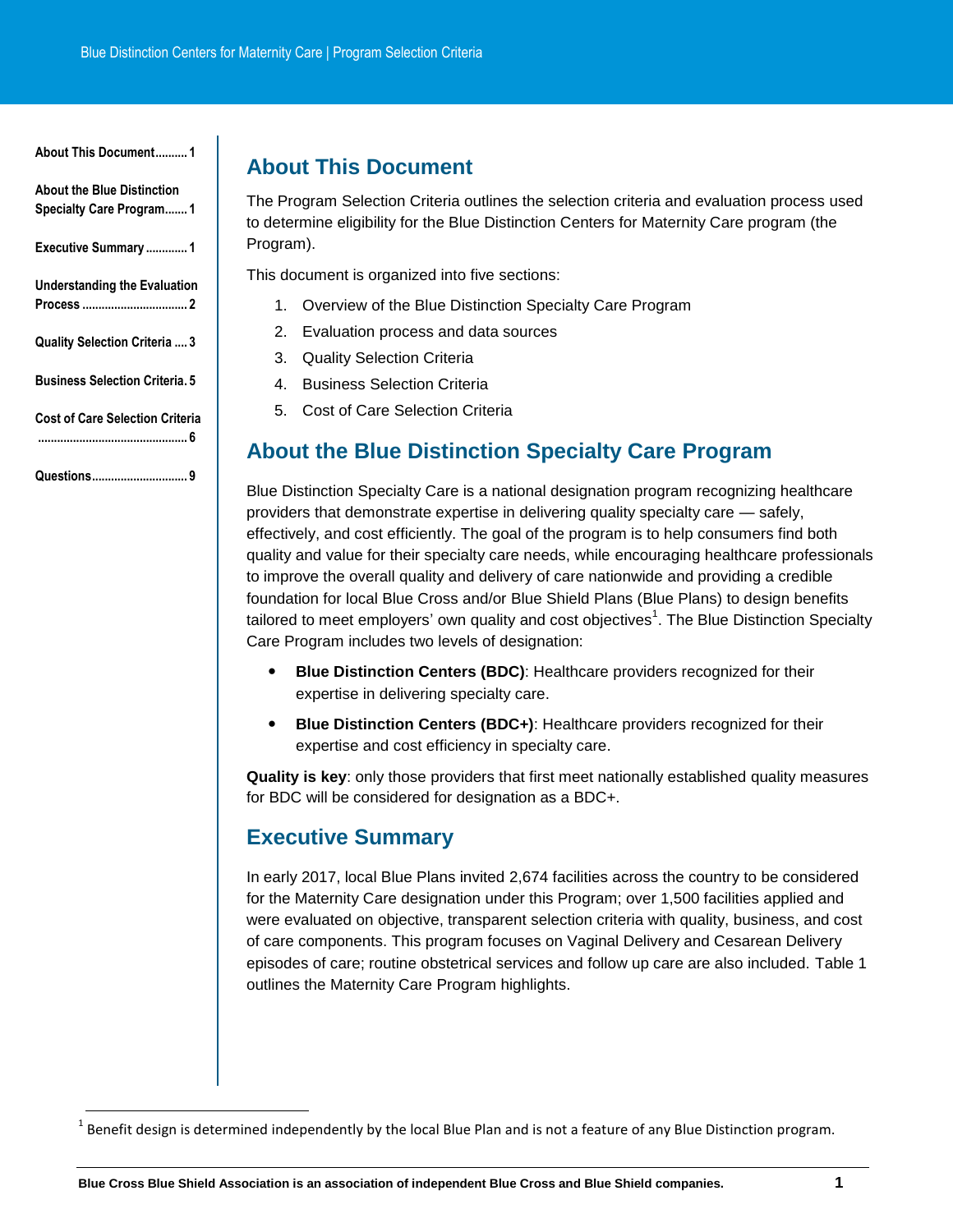#### **[About This Document](#page-1-0) ..........1**

**[About the Blue Distinction](#page-1-1)  [Specialty Care Program.......1](#page-1-1) [Executive Summary..............1](#page-1-2) [Understanding the Evaluation](#page-2-0)  [Process..................................2](#page-2-0) [Quality Selection Criteria.....3](#page-3-0) [Business Selection Criteria](#page-5-0) .5 [Cost of Care Selection Criteria](#page-6-0)**

**[................................................6](#page-6-0)**

**Questions [..............................9](#page-9-0)**

#### **Table 1: Program Highlights**

|                                                                       | <b>PROGRAM HIGHLIGHTS</b>                                                                                                                                                       |
|-----------------------------------------------------------------------|---------------------------------------------------------------------------------------------------------------------------------------------------------------------------------|
| <b>Designation Levels</b>                                             | <b>BDC</b><br>$\bullet$<br>BDC+                                                                                                                                                 |
| <b>Accreditations</b><br><b>Considered</b>                            | <b>National Accreditation Organizations</b><br>$\bullet$                                                                                                                        |
| <b>Facility Types</b><br><b>Considered For This</b><br><b>Program</b> | <b>Acute Care, Inpatient Facility</b><br>٠<br>Children's Hospitals that offer Maternity Services                                                                                |
| <b>Evaluated Procedures</b>                                           | <b>Vaginal Delivery</b><br><b>Cesarean Delivery</b>                                                                                                                             |
| <b>Data Sources</b>                                                   | <b>Quality: Provider Survey</b><br>٠<br>Business: Plan Survey and Blue Brands evaluation;<br>Local Blue Plan Criteria (if applicable)<br>Cost: Blue Plan healthcare claims data |
| <b>Quality Data</b>                                                   | Cases occurring between April 1, 2015 through<br>$\bullet$<br>March 31, 2016.                                                                                                   |
| <b>Cost Data</b>                                                      | Blue Plan healthcare claims data, with cases<br>$\bullet$<br>occurring between January 1, 2014 through<br>December 31, 2015.<br>Female Patients ages 18 - 64 years              |

Note: The complete Selection Criteria and evaluation process are described fully throughout the remainder of this document.

# <span id="page-2-0"></span>**Understanding the Evaluation Process**

## **Selection Process**

The selection process balances quality, cost, and access considerations to offer consumers meaningful differentiation in quality and value for specialty care facilities that are designated as BDC and BDC+. Guiding principles for the selection process include:

#### **Quality**

Nationally consistent approach to evaluating quality and safety was used, incorporating quality measures with meaningful impact, including delivery system features and specific quality outcomes to which all can aspire.

#### **Cost**

Nationally consistent and objective approach for selecting BDC+ was used to address market and consumer demand for cost savings and affordable healthcare.

#### Access

Blue members' access to Blue Distinction Centers was considered to achieve the Program's overall goal of providing differentiated performance on quality and, for the BDC+ designation, cost of care.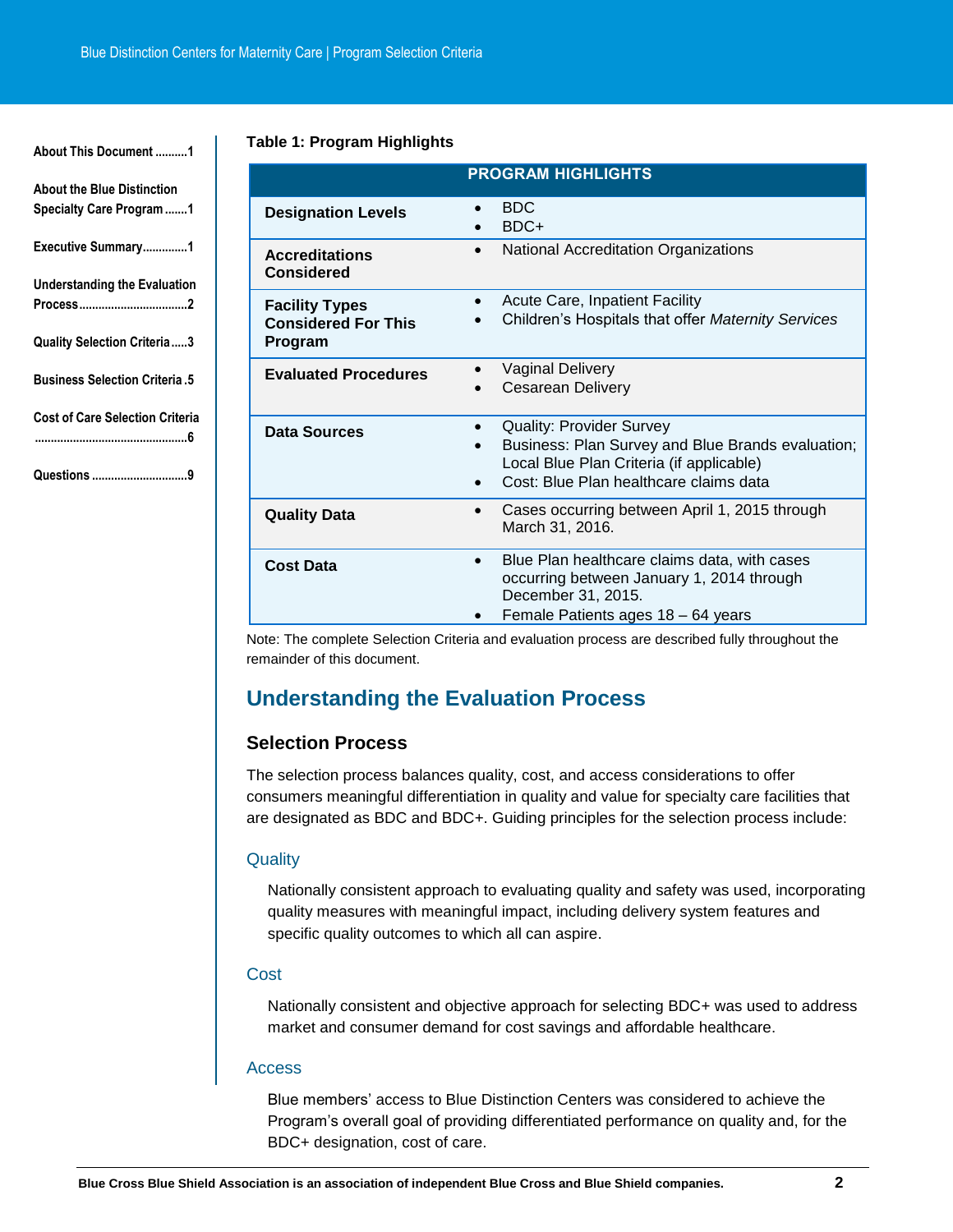| About This Document 1                                                 |
|-----------------------------------------------------------------------|
| <b>About the Blue Distinction</b><br><b>Specialty Care Program  1</b> |
| Executive Summary 1                                                   |
| <b>Understanding the Evaluation</b>                                   |
| <b>Quality Selection Criteria 3</b>                                   |
| <b>Business Selection Criteria 5</b>                                  |
| <b>Cost of Care Selection Criteria</b>                                |

## **[...............................................](#page-6-0) 6**

**Questions [.............................](#page-9-0) 9**

## **Evaluation Components: Data Sources**

Objective data from detailed Provider Survey, Plan Survey and Blue Plan healthcare claims data information were used to evaluate and identify facilities that meet the Program's Selection Criteria. A facility must meet all of the Program's Selection Criteria, defined by the following evaluation components (Table 2), to be eligible for the BDC or BDC+ designation:

## **Table 2: Evaluation Components**

| <b>EVALUATION</b><br><b>COMPONENT</b> | <b>DATA SOURCE</b>                                                                                 | <b>BLUE</b><br><b>DISTINCTION</b><br><b>CENTERS</b><br>(BDC) | <b>BLUE</b><br><b>DISTINCTION</b><br><b>CENTERS+</b><br>$(BDC+)$ |
|---------------------------------------|----------------------------------------------------------------------------------------------------|--------------------------------------------------------------|------------------------------------------------------------------|
| Quality                               | Information obtained from a<br>facility in the Provider Survey.                                    |                                                              |                                                                  |
| <b>Business</b>                       | Information obtained from the<br>local Blue Plan in the Plan Survey<br>and Blue Brands evaluation. |                                                              |                                                                  |
| <b>Cost of Care</b>                   | <b>Blue Plan Healthcare Claims</b><br>Data.                                                        |                                                              |                                                                  |

## **Measurement Framework**

Blue Distinction Specialty Care programs establish a nationally consistent approach to evaluating quality and safety by incorporating quality measures with meaningful impact. Selection Criteria continues to evolve through each future evaluation cycle, consistent with medical advances and measurement in this specialty area. The measurement framework for this and other Blue Distinction value-based initiatives were developed using the following guiding principles:

- Utilize a credible process and produce credible results with meaningful, differentiated outcomes.
- Align with other national efforts using established measures, where appropriate and feasible.
- Simplify and streamline measures and reporting processes.
- Enhance transparency and ease of explaining program methods.
- Utilize existing resources effectively, to minimize costs and redundancies.
- Meet existing and future demands from Blue Plans, national accounts, and Blue Members.

# <span id="page-3-0"></span>**Quality Selection Criteria**

Facilities were evaluated on quality metrics developed through a process that included: input from the medical community and quality measurement experts; review of medical literature, together with national quality and safety initiatives; and a thorough analysis of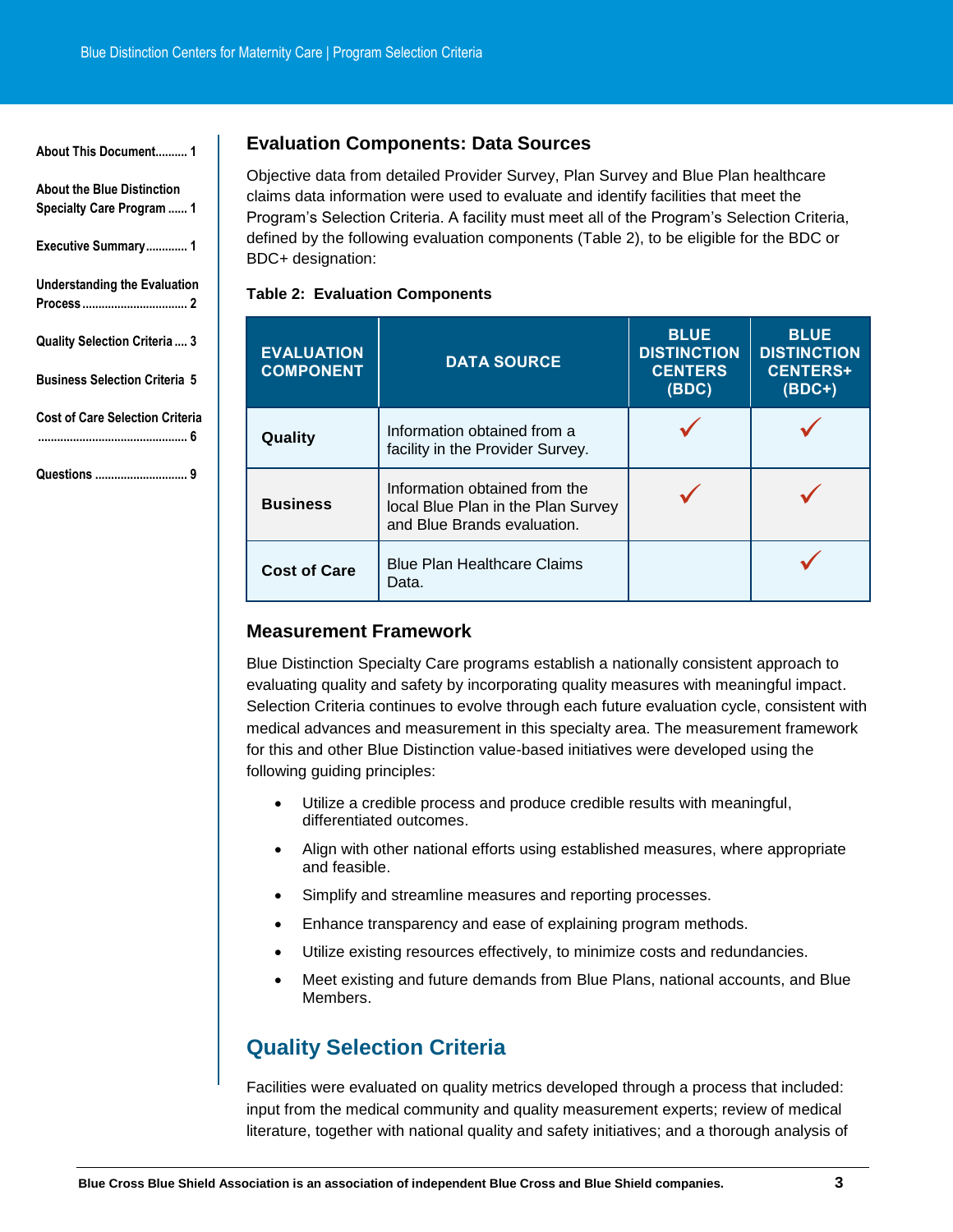Ť.

| About This Document 1                                          |
|----------------------------------------------------------------|
| <b>About the Blue Distinction</b><br>Specialty Care Program  1 |
| Executive Summary 1                                            |
| <b>Understanding the Evaluation</b>                            |
| Quality Selection Criteria 3                                   |
| <b>Business Selection Criteria 5</b>                           |
| <b>Cost of Care Selection Criteria</b><br>6                    |
|                                                                |

meaningful quality measures. The quality evaluation was based on facility responses to the Provider Survey which included objective and transparent, quality metrics.

The Quality Selection Criteria includes general facility structure metrics and patient outcome metrics that are specific to maternity care. For measure reliability, the outcome measures must have sufficient denominator volume of equal to or greater than 11 cases. The denominator for the PC-01 Early Elective Delivery metric is specific to patients delivering newborns with greater than or equal to 37 and less than 39 weeks gestation; thus, it will meet Selection Criteria if it is equal to 0 (as no early elective deliveries occurred). Facility results were analyzed using a confidence interval (90 percent) around the point estimate from the reported numerator and denominator events. A "confidence interval" is a term used in statistics that measures the probability that a result will fall between two set values. The lower confidence limit (LCL) was then compared to the national Selection Criteria thresholds.

Table 3 identifies the Quality Selection Criteria used in the evaluation of each facility. A facility must meet all Quality Selection Criteria and Business Selection Criteria requirements to be considered eligible for the Blue Distinction Centers for Maternity Care designation.

#### **Table 3: Quality Selection Criteria**

| <b>DOMAIN</b>                                         | <b>SOURCE</b>              | <b>QUALITY SELECTION CRITERIA</b>                                                                                                                                                                                                                                                                                                                                                                               |
|-------------------------------------------------------|----------------------------|-----------------------------------------------------------------------------------------------------------------------------------------------------------------------------------------------------------------------------------------------------------------------------------------------------------------------------------------------------------------------------------------------------------------|
| <b>National</b><br>Accreditation*                     | Provider<br>Survey         | Facility is fully accredited by at least one of the<br>following national accreditation organizations:*                                                                                                                                                                                                                                                                                                         |
|                                                       | Q#4                        | The Joint Commission (TJC) in the Hospital<br>Accredited Program.                                                                                                                                                                                                                                                                                                                                               |
|                                                       |                            | <b>Healthcare Facilities Accreditation Program</b><br>$\bullet$<br>(HFAP) of the Accreditation Association for<br>Hospital and Health Systems (AAHHS) as an<br>acute care hospital.                                                                                                                                                                                                                             |
|                                                       |                            | DNV GL Healthcare in the National Integrated<br>Accreditation for Healthcare Organizations<br>(NIAHO <sup>®</sup> ) Hospital Accreditation Program.                                                                                                                                                                                                                                                             |
|                                                       |                            | • Center for Improvement in Healthcare Quality<br>(CIHQ) in the Hospital Accreditation Program.<br>*NOTE: To enhance quality while improving Blue Members' access to<br>qualified providers, alternate local Accreditations that are at least as<br>stringent as any National Accreditations, above, may be offered under the<br>local Blue Plan Criteria; for details, contact the facility's local Blue Plan. |
| $PC-01$ :<br><b>Early Elective</b><br><b>Delivery</b> | Provider<br>Survey<br>Q#11 | Percent of newborns whose deliveries were<br>scheduled early (1-3 weeks early), when a<br>scheduled delivery was not medically necessary,<br>calculated lower confidence limit (LCL), is at or<br>below 5%.                                                                                                                                                                                                     |
| PC-02:<br>Cesarean<br>Section                         | Provider<br>Survey<br>Q#12 | Nulliparous women with a term, singleton baby in<br>a vertex position delivered by cesarean section,<br>calculated lower confidence limit (LCL), is at or<br>below 27%.                                                                                                                                                                                                                                         |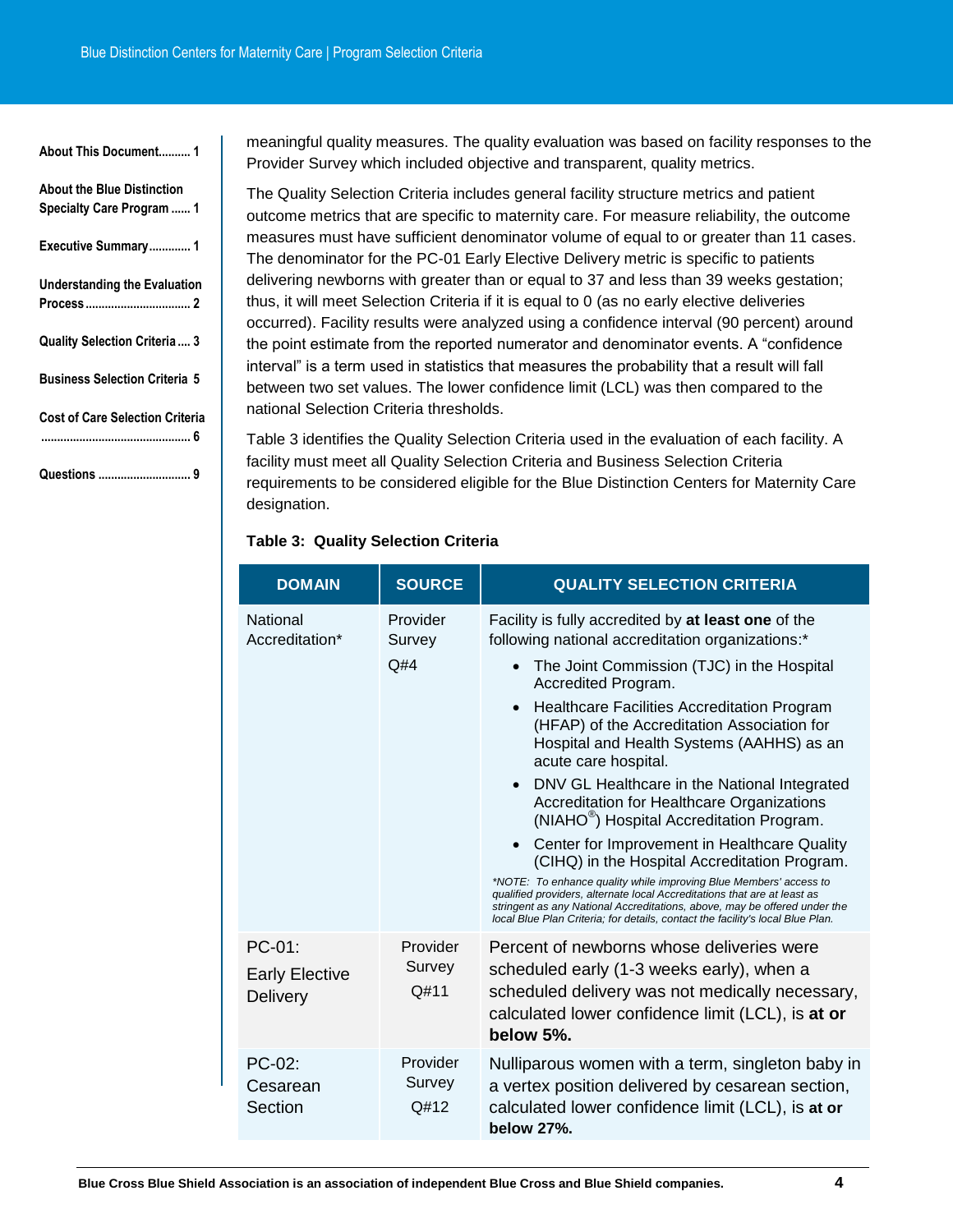| About This Document1                                                |
|---------------------------------------------------------------------|
| <b>About the Blue Distinction</b><br><b>Specialty Care Program1</b> |
| Executive Summary  1                                                |
| <b>Understanding the Evaluation</b>                                 |
| <b>Quality Selection Criteria  3</b>                                |
| <b>Business Selection Criteria. 5</b>                               |
| <b>Cost of Care Selection Criteria</b><br>                          |

**[Questions..............................](#page-9-0) 9**

**DOMAIN SOURCE QUALITY SELECTION CRITERIA** Incidence of Episiotomy Provider Survey Q#16 Vaginal Deliveries during which an episiotomy was performed, calculated lower confidence limit (LCL), is **at or below 15%.**

# **Informational Quality Metrics**

Additional informational analyses based on Blue Plan healthcare claims data was performed to calculate the Severe Maternal Morbidity (SMM) Rate, a measure developed by the Centers for Disease Control (CDC). The SMM measure is supported and is being used by several state-level and public health stakeholders, and encompasses the most severe complications of pregnancy and includes conditions resulting from or aggravated by pregnancy that adversely affect a woman's health.

Measurement results under the Center for Disease Control's (CDC) Severe Maternal Morbidity (SMM) specifications were calculated using data derived from Blue Plan healthcare claims, with dates of service from January 1, 2014 through December 31, 2015. SMM results were not used in the current Quality Selection Criteria for Blue Distinction eligibility status, and are shared with facilities as informational feedback to raise internal awareness and stimulate quality improvement.

Additional information on this measure is available at [http://www.cdc.gov/reproductivehealth/MaternalInfantHealth/SevereMaternalMorbidity.html.](http://www.cdc.gov/reproductivehealth/MaternalInfantHealth/SevereMaternalMorbidity.html)

# <span id="page-5-0"></span>**Business Selection Criteria**

The Business Selection Criteria (Table 4) consists of three components:

- 1. Facility Participation;
- 2. Blue Brands Criteria; and
- 3. Local Blue Plan Criteria (if applicable)

A facility must meet **all** components listed in Table 4 to meet the Business Selection Criteria for the Blue Distinction Centers for Maternity Care designation.

## **Table 4: Business Selection Criteria**

| <b>BUSINESS SELECTION CRITERIA</b>                           |                                                                                                                                                                                                                                                                  |  |
|--------------------------------------------------------------|------------------------------------------------------------------------------------------------------------------------------------------------------------------------------------------------------------------------------------------------------------------|--|
| <b>Facility</b>                                              | Facility is required to participate in the local Blue Plan's BlueCard                                                                                                                                                                                            |  |
| <b>Participation</b>                                         | Preferred Provider Organization (PPO) Network.                                                                                                                                                                                                                   |  |
| <b>Blue Brands</b>                                           | Facility meets BCBSA criteria for avoiding conflicts with BCBSA logos                                                                                                                                                                                            |  |
| Criteria                                                     | and trademarks.                                                                                                                                                                                                                                                  |  |
| <b>Local Blue</b><br><b>Plan Criteria</b><br>(if applicable) | An individual Blue Plan, at its own independent discretion, may<br>establish and apply local business requirements as additional<br>selection criteria for eligibility in a Blue Distinction Centers program,<br>for facilities located within its Service Area. |  |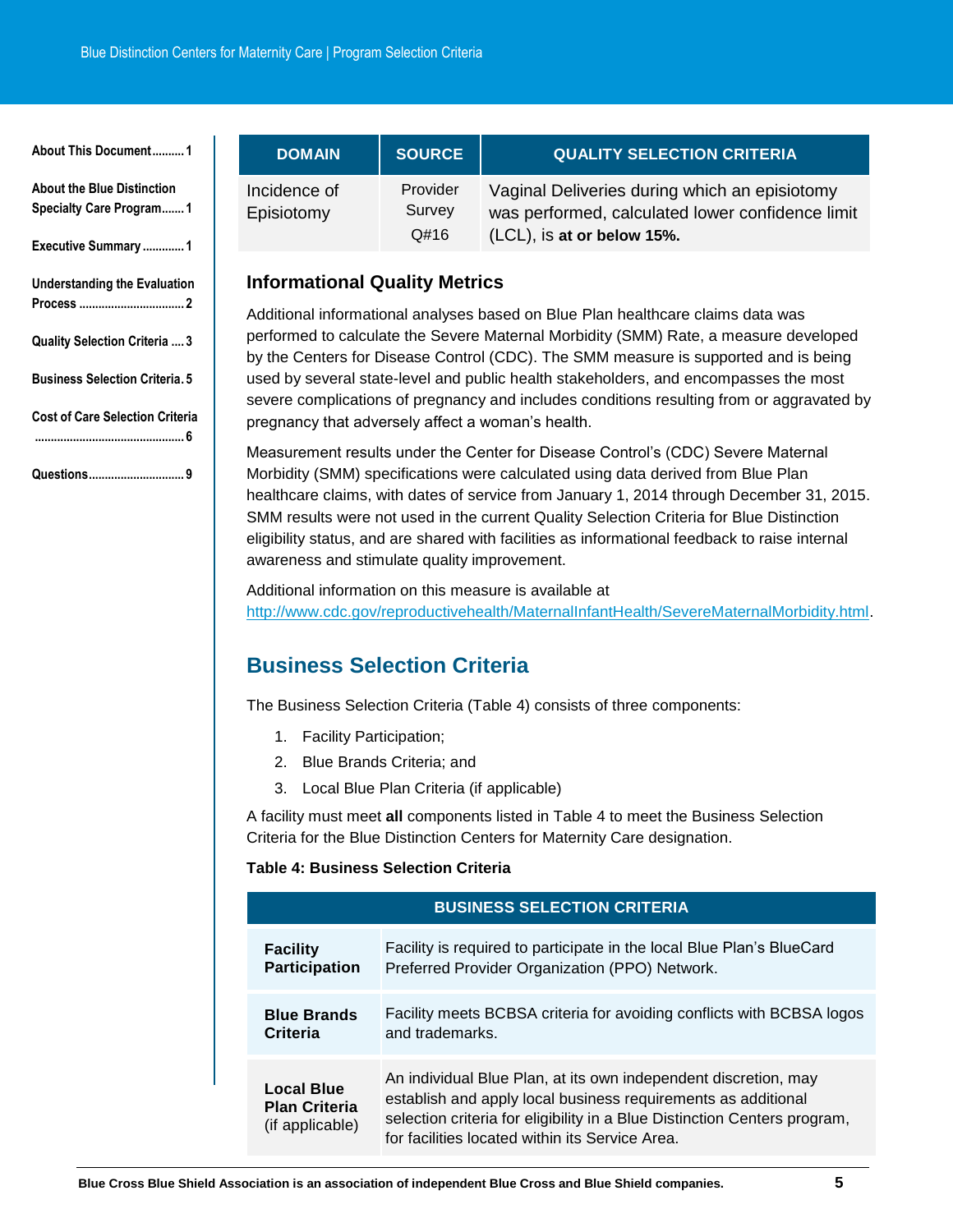<span id="page-6-0"></span>

| About the Blue Distinction<br>Specialty Care Program  1 |
|---------------------------------------------------------|
| Executive Summary 1                                     |
| <b>Understanding the Evaluation</b>                     |
| Quality Selection Criteria 3                            |
| <b>Business Selection Criteria 5</b>                    |
| <b>Cost of Care Selection Criteria</b><br>. 6           |

**Questions [.............................](#page-9-0) 9**

**About This Document.** 

*Note: Physician participation in the local Blue Plan's PPO Network is not part of the Selection Criteria and evaluation for this Program at this time but will become a requirement in the future. Members should check with their local Blue Plan to confirm physician network participation.* 

# **Cost of Care Selection Criteria**

Cost of care measures were designed to address market and consumer demand for cost savings and affordable healthcare. The Cost of Care Selection Criteria was used to provide a consistent and objective approach to identify BDC+ facilities.

*Quality is key:* only those facilities that first meet nationally established, objective quality measures for BDC will be considered for designation as a BDC+.

## **Cost Data Sources and Defining the Episodes**

Cost of Care evaluation was based on a nationally consistent claims analysis of Blue Plan healthcare claims data. The scope of this analysis included:

- Two years of Maternity Care episodes are included in the analysis, with triggering inpatient deliveries occurring between January 1, 2014 through December 31, 2015
- Maternity Care episodes were identified and triggered by inpatient deliveries, either Vaginal Delivery or Cesarean Delivery. Maternity episodes are identified and triggered by Medicare Severity Diagnosis Related Groups (MSDRG) and the relevant clinical categories for vaginal and cesarean deliveries are outlined below:

Clinical Category 1: Vaginal Deliveries

- MS-DRG 774 = Vaginal Delivery with Complicating Diagnoses
- MS-DRG 775 = Vaginal Deliveries without Complicating Diagnoses

Clinical Category 2: Cesarean Section Deliveries

- MS-DRG 765 = Cesarean Section with CC/MCC\*
- MS-DRG 766 = Cesarean Section without CC/MCC\*

**Note:** \* CC = Complications and Comorbidities/MCC = Major Complications and Comorbidities.

- Vaginal Deliveries coded under MS-DRG 767 (Vaginal Delivery with Sterilization &/or D&C) or MS-DRG 768 (Vaginal Delivery with O.R. Procedure except Sterilization &/or D&C) were excluded from the cost analysis due to very low volume of cases, each representing < 0.5% volume of delivery cases nationwide.
- Adjusted allowed amounts for professional and in-network facility claims were included, using specific maternity clinical categories – either Vaginal or Cesarean Deliveries noted above – for continuously enrolled commercial Blue female members with both a facility and professional claim.
- Members are excluded if they meet any of the following criteria:
	- Exclude age <18 or >64 years
	- Non-female gender
	- Discharge status Left Against Medical Advice (LAMA)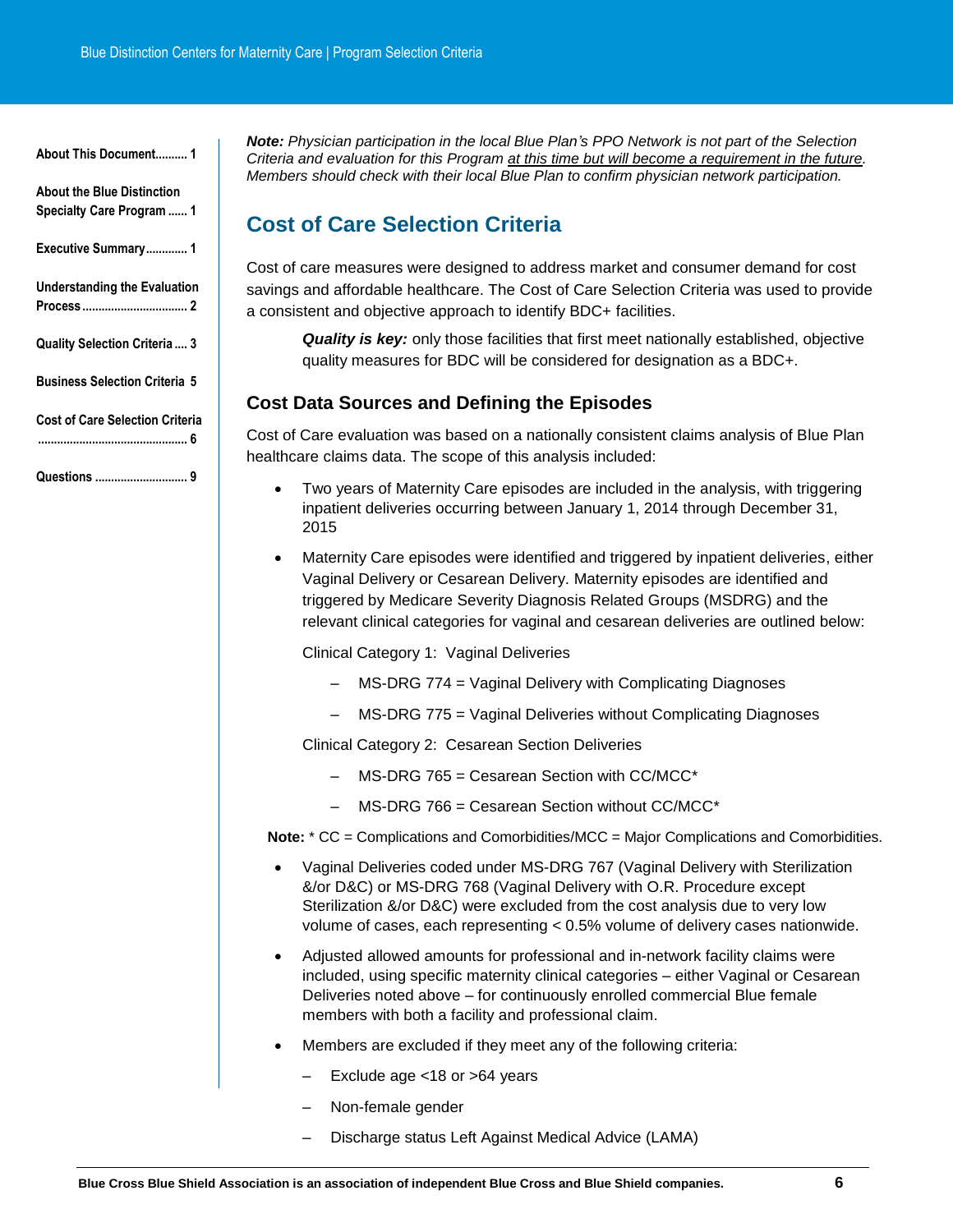**[About This Document..........](#page-1-0) 1**

**[About the Blue Distinction](#page-1-1)  [Specialty Care Program.......](#page-1-1) 1**

**[Executive Summary](#page-1-2) ............. 1**

**[Understanding the Evaluation](#page-2-0)  Process [.................................](#page-2-0) 2**

**[Quality Selection Criteria](#page-3-0) .... 3**

**[Business Selection Criteria.](#page-5-0) 5**

**[Cost of Care Selection](#page-6-0)  [Criteria...................................](#page-6-0) 6**

**[Questions..............................](#page-9-0) 9**

- In-hospital death of the mother
- Multiple deliveries (e.g., twins, triplets, etc.)
- Primary payer is not a Blue Plan
- Episode window for maternity begins 280 days before the date of admission of the index admission and ends 90 days after the date of the discharge from the index admission.
	- The 280-day look-back period includes routine obstetric physician costs for office visit Evaluation and Management (E&M) CPT codes. The index admission includes all costs during admission (e.g., facility, delivering OB physician, other professional and ancillary costs).
	- The 90-day look-forward period includes relevant services, relevant diagnoses, and complications.

## **Adjusting Episode Costs**

Facility episode costs were analyzed separately for each clinical category (i.e., Vaginal Delivery was evaluated separately from Cesarean Delivery), as follows:

- A geographic adjustment factor was applied to the episode cost, to account for geographic cost variations in delivering care. Episode costs were adjusted using the CMS Geographic Adjustment Factors (GAF), resulting in a Geographically Adjusted Facility Episode Cost.
- Risk adjustment was used to adjust for variation in cost that may relate to differences in patient severity (with or without comorbidity), using the following steps:
	- − Identified patient severity levels, using the MS-DRG risk stratification system.
	- − Created separate risk bands within episodes, based on patient severity level and age (18-39 and 40-64).
	- Managed outliers through winsorization within risk bands. Outliers were identified in each risk band as those values for which geographically adjusted costs were the top 2 percent and bottom 2 percent of episode costs. Outlying cost values were truncated to these points, to preserve their considerations in calculating the overall episode cost estimate, while moderating their influence.
	- The national expected cost for each clinical category/risk level combination is divided by the national mean cost for the clinical category, to calculate the Risk Ratio for each clinical category/risk level combination.
	- − The Risk Adjustment Factor (which is the inverse of the Risk Ratio) is multiplied by each facility's geographically adjusted and winsorized facility episode costs for each clinical category/risk level combination, to normalize for risk, resulting in a final episode cost that is both geographically adjusted and risk adjusted.

# **Establishing the Cost Measure**

Each Maternity Care episode was attributed to the facility where the delivery occurred based on trigger events that occurred at that facility for each of the two clinical categories (i.e., Vaginal Deliveries and Cesarean Deliveries). Clinical Category Facility Cost (CCFC)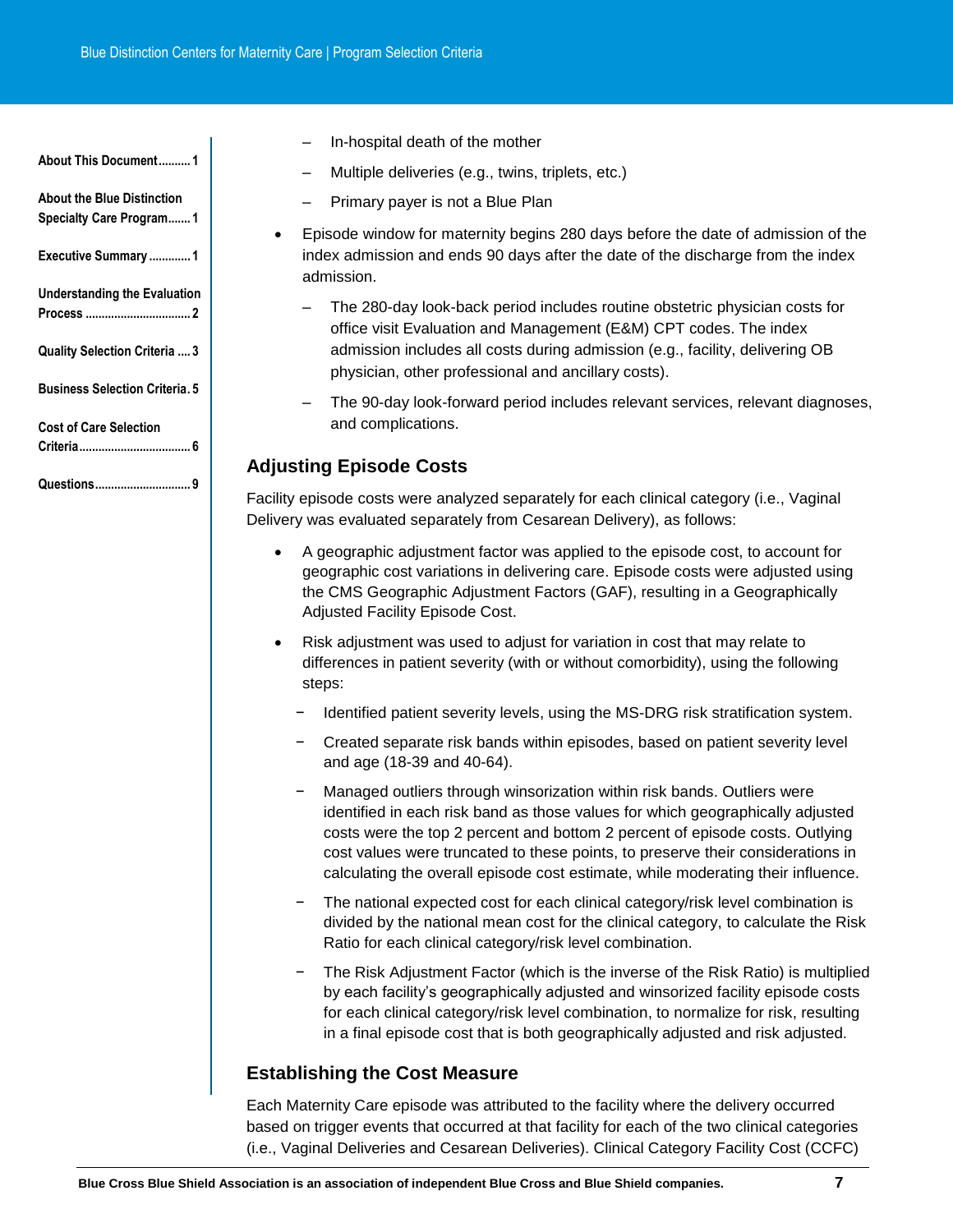| ADOUL THIS DOCUMENT I                                               |
|---------------------------------------------------------------------|
| <b>About the Blue Distinction</b><br><b>Specialty Care Program1</b> |
| Executive Summary 1                                                 |
| <b>Understanding the Evaluation</b>                                 |
| <b>Quality Selection Criteria3</b>                                  |
| <b>Business Selection Criteria.5</b>                                |
| <b>Cost of Care Selection Criteria</b><br>. 6                       |
| Questions9                                                          |

**[About This Document..........1](#page-1-0)**

was calculated separately for Vaginal Delivery and Cesarean Delivery, based on the median value of the adjusted episode costs.

Confidence intervals (90 percent) were calculated around each Clinical Category Facility Cost measure; the Upper Confidence Limit of the measure was divided by the National median episode cost to become the Clinical Category Facility Cost Index (CCFCI). A minimum of five episodes was required for each Maternity Care clinical category, in order to be included in the calculation of a Composite Facility Cost Index (CompFCI) for a facility. Any facility that did not meet this episode minimum did not meet the cost of care Selection Criteria.

Using each of the Clinical Category Facility Cost Index values, an overall Composite Facility Cost Index was calculated for the facility. Each Clinical Category Facility Cost Index was weighted by that facility's own volume and facility costs to calculate a composite measure of cost called the Composite Facility Cost Index. The Composite Facility Cost Index was then rounded down to the nearest 0.025 for each facility and compared to the National Cost Selection Criteria.

## **Cost Selection Criteria**

In addition to meeting the nationally established, objective quality and business measures, a facility also must meet **all** of the following cost of care selection criteria (Table 5) requirements to be considered eligible for the BDC+ designation.

## **Table 5 – Cost of Care Selection Criteria**

## **COST OF CARE SELECTION CRITERIA**

Facility must meet Minimum Case Volume Requirement for each clinical category:

- Vaginal Delivery: **minimum case volume of 5**; and
- Cesarean Section: **minimum case volume of 5**

The Composite Facility Cost Index must be **below 1.150**.